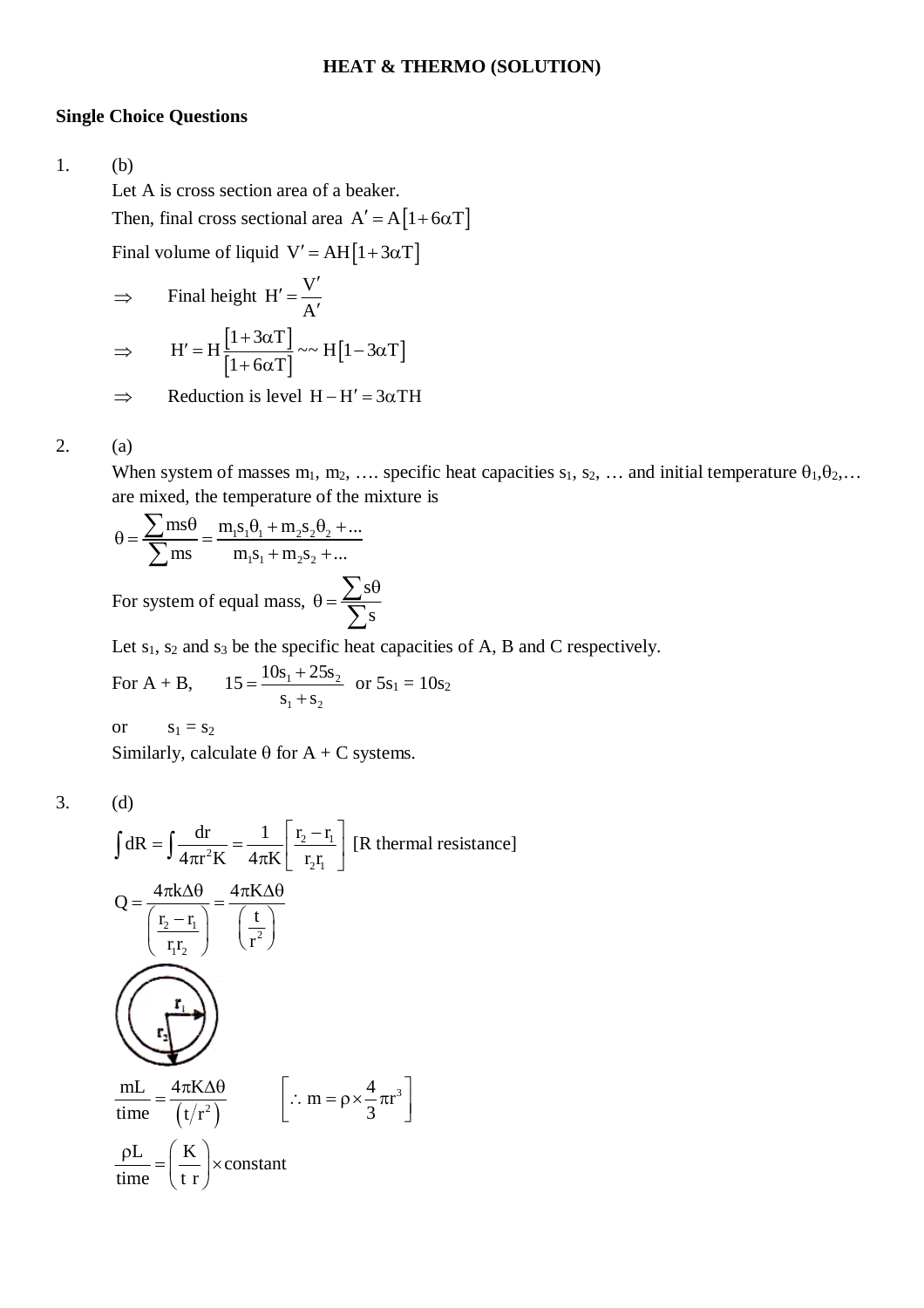

4. (b)

The time of cooling increases as the differences between the temperature of body and surrounding is reduced. So  $T_1 < T_2 < T_3$  (According to Newton's law of cooling).

### 5. (c)

Power radiated  $P \propto T^4$  also  $\lambda e \sigma (T^4 - T_0^4)$ S is same  $\Rightarrow$  T is same.

6. (b)

$$
Q = \int_{T_0}^{\eta T_0} C dT = a \ln \frac{\eta T_0}{T_0} = a \ln \eta
$$
  

$$
\Delta U = Cv \Delta T = \frac{R}{\gamma - 1} (\eta - 1) T_0
$$
  

$$
W = Q - \Delta U = a \ln \eta - \left[ \frac{\eta - 1}{\gamma - 1} \right] RT_0
$$

7. (a)

For cyclic process;  $Q_{cyclic} = W_{AB} + W_{BC} + W_{CA} = 10 J + 0 + W_{CA} = 5J$  $\Rightarrow$  W<sub>CA</sub> = -5J

$$
8. \hspace{15mm} (d)
$$

From Boyle's law  $(T = constant)$  $P_1V_1 = P_2V_2$ 

$$
\therefore \qquad \left(\text{Hd}_{\text{water}} + \text{h d}_{\text{mercury}}\right) g\left(\frac{4}{3}\pi r^3\right)
$$

$$
= \text{hd}_{\text{mercury}} g\left(\frac{4}{3}\pi (2r)^3\right)
$$

$$
\Rightarrow \quad \text{Hd}_{\text{water}} = 8 \text{hd}_{\text{mercury}} - \text{hd}_{\text{mercury}}
$$
\n
$$
\Rightarrow \quad \text{H} = 7 \text{h} \frac{\text{d}_{\text{mercury}}}{\text{d}_{\text{mercury}}}
$$

$$
\therefore H = 7h\rho
$$

9. (b)

The r.m.s. speed of hydrogen molecule on the surface of the sun is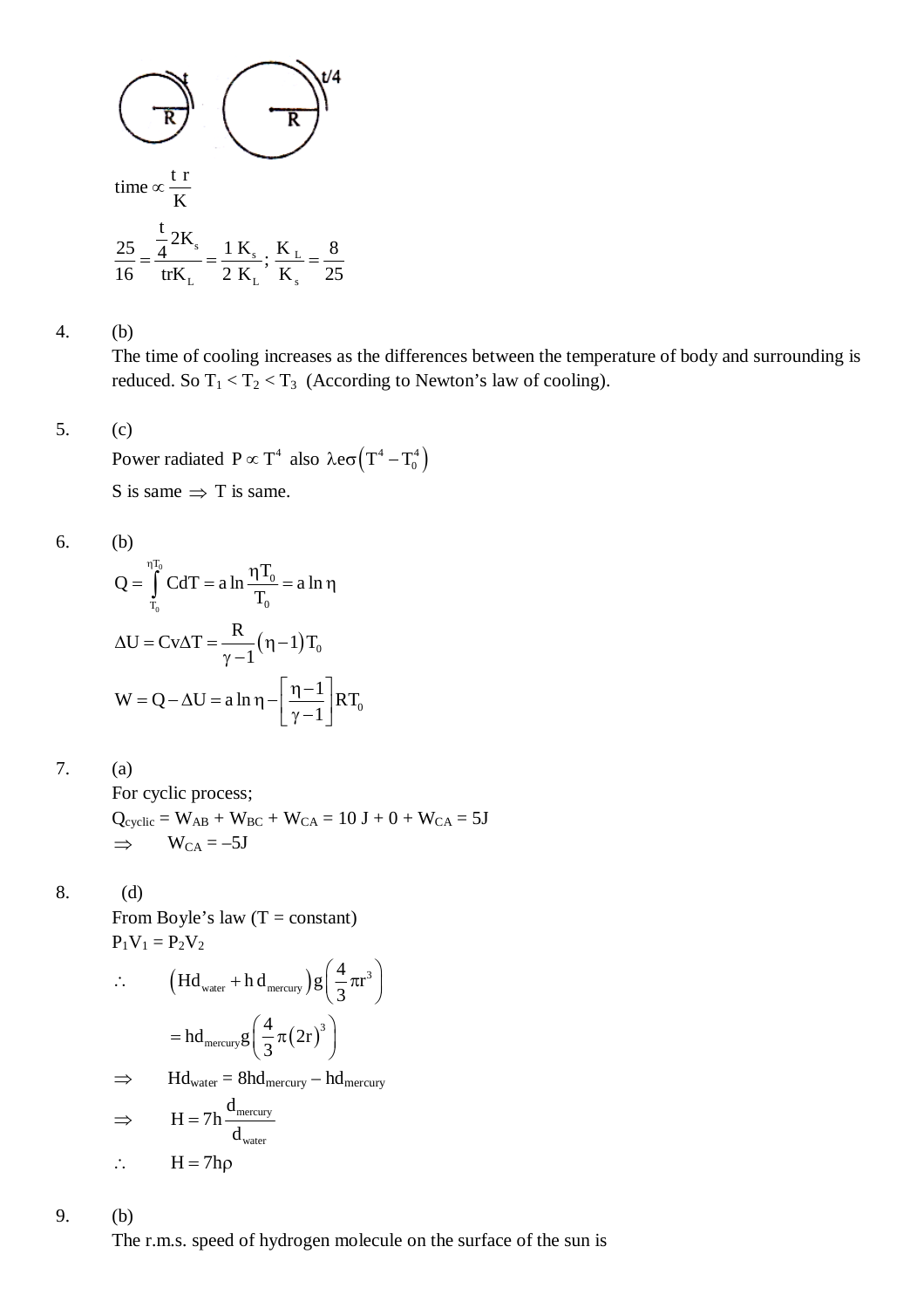$$
V_{\rm rms} = \sqrt{\frac{3RT}{m}} = \sqrt{\frac{3 \times 8.3 \times 6000}{(2 \times 1.008 \times 10^3)}}
$$

$$
= \left(\sqrt{\frac{24.9 \times 6}{2.016}}\right) \times 10^3 = 8650 \,\text{m/s}
$$

10. (d)

Maxwell speed distribution graph is asymmetric graph because it has long "tail" than extends to infinity. Also V<sub>rms</sub> depends upon nature of gas and it's temperature.



11. (b, c, d)

$$
W = ms or m = \frac{W}{s} = \frac{4.5}{0.09} = 50 gm
$$

The thermal capacity and the water equivalent, of a body have the same numerical value.

Also, 
$$
Q = 4.5 \times 8 = 36 \text{ cal}
$$

Since the temperature remains constant, during the process of melting, no heat is exchanged with the calorimeter and hence,

 $Q = 15 \times 80 = 1200$ cal

Hence, the correct choices are (b), (c) and (d)

12. (a, b, d)

Total transfer of heat per second through the composite = Heat transfer per second from material with thermal conductivity  $K_1$  + Heat transfer per second form material with thermal conductivity  $K_2$ .

$$
\begin{array}{ll}\n\left(\sqrt{\frac{K_{2}}{2R}}\right) & \frac{K_{2}}{2R_{2}} \\
\hline\n\ell & \ell\n\end{array}
$$
\n
$$
\Rightarrow K\pi (2R)^{2} = K_{1}\pi R^{2} + K_{2}\pi \left[ (2R)^{2} - R^{2} \right]
$$
\n
$$
\Rightarrow K\pi 4R^{2} = K_{1}\pi R^{2} + K_{2}\pi 3R^{2}
$$
\n
$$
\Rightarrow K = \frac{K_{1} + 3K_{2}}{4}
$$

13. (d)

Rate of loss of heat  $\infty$  differences in temperature with the surroundings.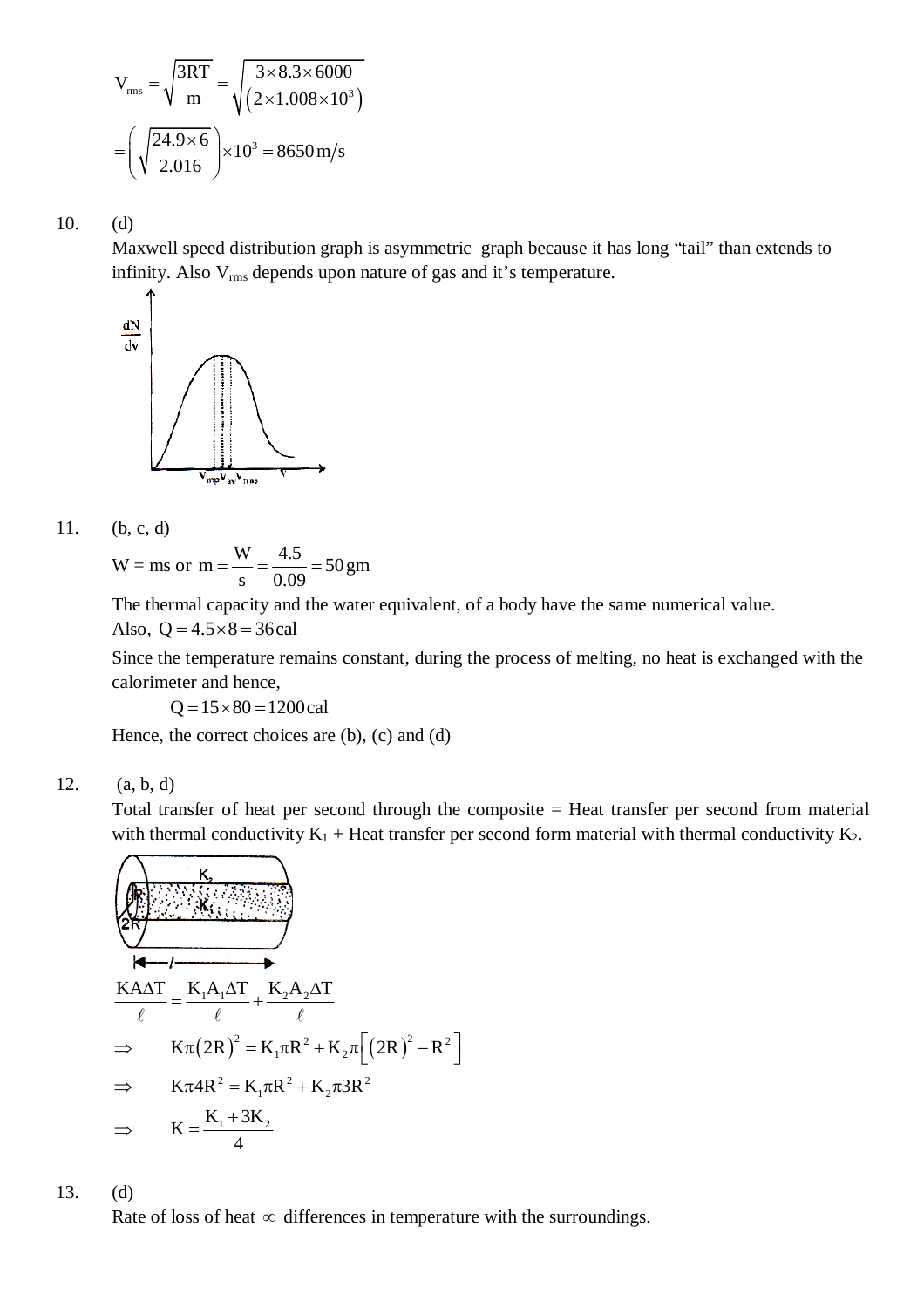At 50<sup>o</sup>C,  $\frac{dQ}{dt} = k(50 - 20) = 10$ dt  $=k(50-20) = 10$ , where  $k = constant$ .  $\therefore$   $k = 1/3$ At an angle temperature of  $35^0C$ ,  $\frac{dQ}{dt} = \frac{1}{2} (35 - 20) J/s = 5J/s$  $dt = 3$  $=\frac{1}{2}(35-20)J/s=5$ Heat lost in 1 minutes  $= \frac{dQ}{dx} \times 60J = 300J = Q$ dt  $\times 60J = 300J = 0$ Fall in temperature =  $0.2^0C = \Delta \theta$ .  $Q = c \Delta \theta$ . Heat capacity = c =  $\frac{Q}{d\rho} = \frac{300J}{\rho_0^0} = 1500J/{}^0C$  $d\theta$  0.2<sup>o</sup>C  $=\frac{8}{10}=\frac{5005}{0.20}=\frac{1}{10}$  $\theta$ .

# 14. (c, d)

If container is a very good conductor (d) is correct. If container is a very bad conductor (c) is correct.

## 15. (a, c)

Not work is done in the process AB and CD  $W_{DA} = RT_0 ln2$ 

$$
W_{BC} = 2RT_0 \ln \left[ \frac{v_0}{2v_0} \right] = -2RT_0 \ln 2
$$

Total work done by the gas in the cycle  $= W$  $=-RT_0 \ln 2$ As  $\Delta U = 0$ ,  $Q = W = -RT_0 \ln 2$ i.e., heat is given out.

$$
16. \qquad (a, c, d)
$$

 $T = constant$  $\therefore$  PV = constant (Boyle's law) or  $P \propto \frac{1}{1}$ V  $\infty$ 

Pressure of the gas is increasing, therefore, volume should be decreases. Work done by the gas is negative or work done on the gas will be positive. Further temperature of the gas is constant. Therefore, internal energy will remain constant.





 $T_H \rightarrow$  heat temperature,  $T_L \rightarrow$  low temperature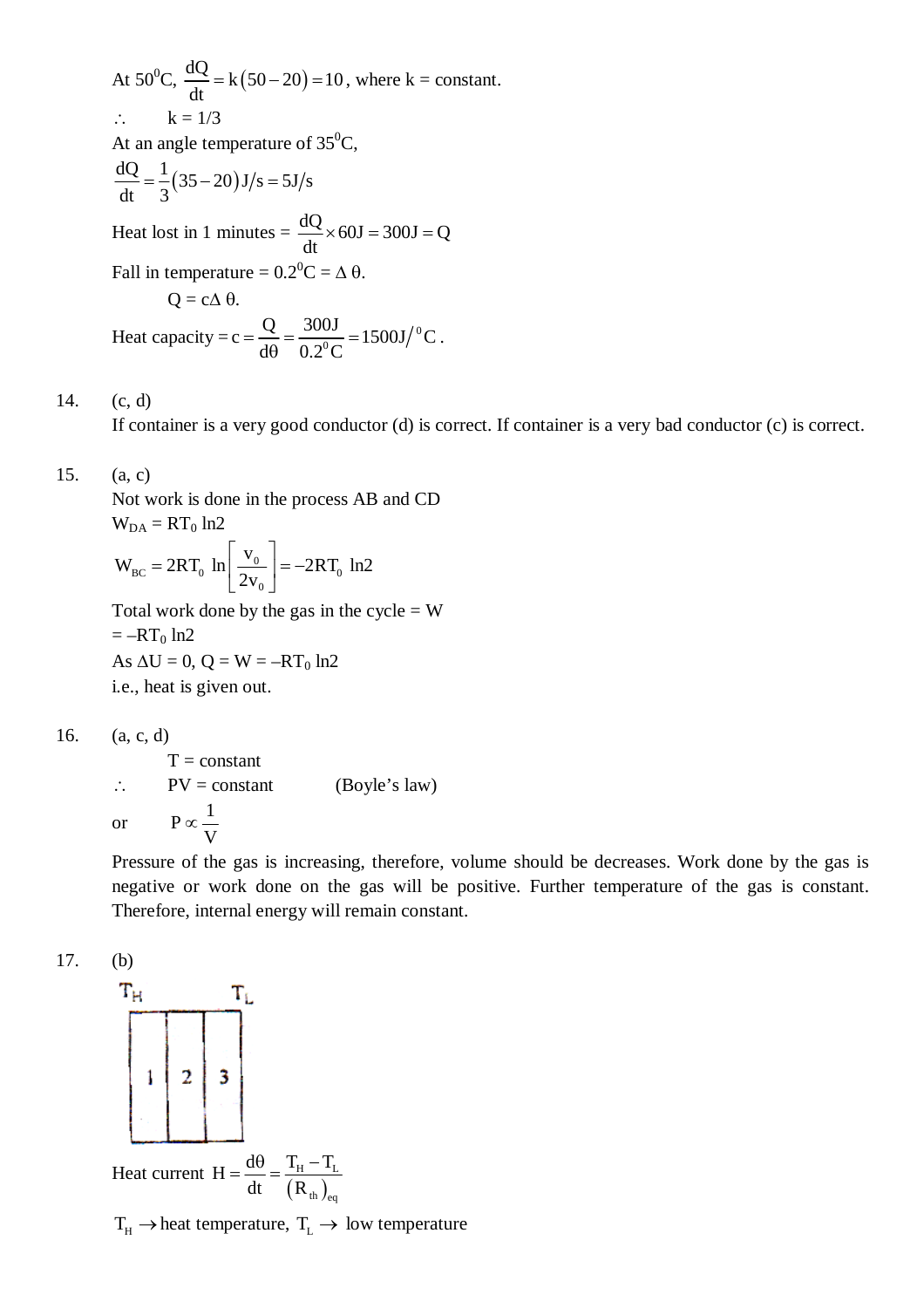Equivalent thermal resistance  $(R_{th})_{eq} = \frac{E_1}{k_1 A} + \frac{E_2}{k_2 A} + \frac{E_3}{k_3 A}$  $R_{th}$ <sub>e</sub> =  $\frac{L_1}{l_1 + l_2} + \frac{L_2}{l_2 + l_1} + \frac{L_1}{l_1 + l_2}$  $k_1A$   $k_2A$   $k_3A$  $=\frac{L_1}{1}+\frac{L_2}{1}+$ In each case:  $H = \frac{R_H - R_L}{(R_{th})_{eq}} = \frac{\Delta R_I}{(R_{th})_1}; (R_{th})_1 = \frac{L_I}{k_I A}$ th  $\int_{\text{eq}}$   $(\mathbf{R}_t)^T$   $\mathbf{R}_1$  $H = \frac{T_{\rm H} - T_{\rm L}}{(T_{\rm H})^2} = \frac{\Delta T_{\rm L}}{(T_{\rm H})^2}$ ;  $(R_{\rm th})_{\rm L} = \frac{L_{\rm L}}{T_{\rm L}}$  $R_{\text{th}}_{\text{eq}}$   $(R_{\text{th}})1$   $(R_{\text{H}})1$   $R_{\text{1}}A$  $=\frac{T_{\rm H}-T_{\rm L}}{T_{\rm H}}=\frac{\Delta T_{\rm L}}{T_{\rm H}}$ ;  $(R_{\rm th})_{\rm L}=\frac{1}{T_{\rm H}}$ Hence,  $(\Delta T_1)$ <sub>2</sub> =  $(\Delta T_1)$ <sub>1</sub> =  $(\Delta T_1)$ <sub>2</sub>

#### 18. (a)

By linear expansion of solids, we have  $\Delta \ell = \ell \cdot \alpha \cdot \Delta T$ So  $\ell_{\text{steel}}.\alpha_{\text{steel}}.\Delta T = \ell_{\text{corner}}.\alpha_{\text{corner}}.\Delta T$  $\rm{_{copper}}$  .  $\alpha_{\rm{copper}}=24\times18\times10^{-6}$ steel  $\sim$  12  $\times$  10<sup>-6</sup> steel  $\frac{.00\text{copper}}{.00\text{copper}} = \frac{24 \times 18 \times 10^{-6}}{.00\text{c}} = 36 \text{cm}$  $12 \times 10$ -- $=\frac{\ell_{\text{copper}}.\alpha_{\text{copper}}}{\sqrt{2}} = \frac{24 \times 18 \times 10^{-6}}{12 \times 10^{-6}} = 3$  $\alpha_{\text{steel}}$  12 × 1  $\ell$  $\ell$ 

#### 19. (d)

According to Wien's displacement law,  $\lambda_{\rm m} T = 2088 \times 10^6 \text{ nmK}$ 

The wavelength at the peak of the spectrum becomes  $\int^6$ nmK  $\frac{1}{2}$ 10<sup>3</sup>  $m = \frac{2.88 \times 10^6 \text{nmK}}{2880 \text{ K}} = 10$ 2880  $\lambda_{\rm m} = \frac{2.88 \times 10^6 \text{nmK}}{2000 \text{ K}} = 10^3 \text{ nm}$ *K*



Thus, the maximum energy is radiated for  $10<sup>3</sup>$  nm wavelength. It follows that the energy radiated between 499 *nm* to 500 *nm* will be less than that the emitted between 999 *nm* to 1000 *nm*, i.e.  $U_1 < U_2$  or  $U_2 > U_1$ .

 $(d)$ 

$$
Q_{AB} = \Delta U_{AB} + W_{AB}
$$
  
\n
$$
W_{AB} = 0
$$
  
\n
$$
\Delta U_{AB} = \frac{f}{2} nR\Delta T \Rightarrow \frac{f}{2} (\Delta PV)
$$
  
\n
$$
\Delta U_{AB} = \frac{5}{2} (\Delta PV) \Rightarrow Q_{AB} = 2.5 P_0 V_0
$$
  
\nProcess BC  
\n
$$
Q_{BC} = \Delta U_{BC} + W_{BC} = 0 + 2P_0 V_0 \ln 2 = 1.4 P_0 V_0
$$
  
\n
$$
Q_{net} = Q_{AB} + Q_{BC} = 3.9 P_0 V_0
$$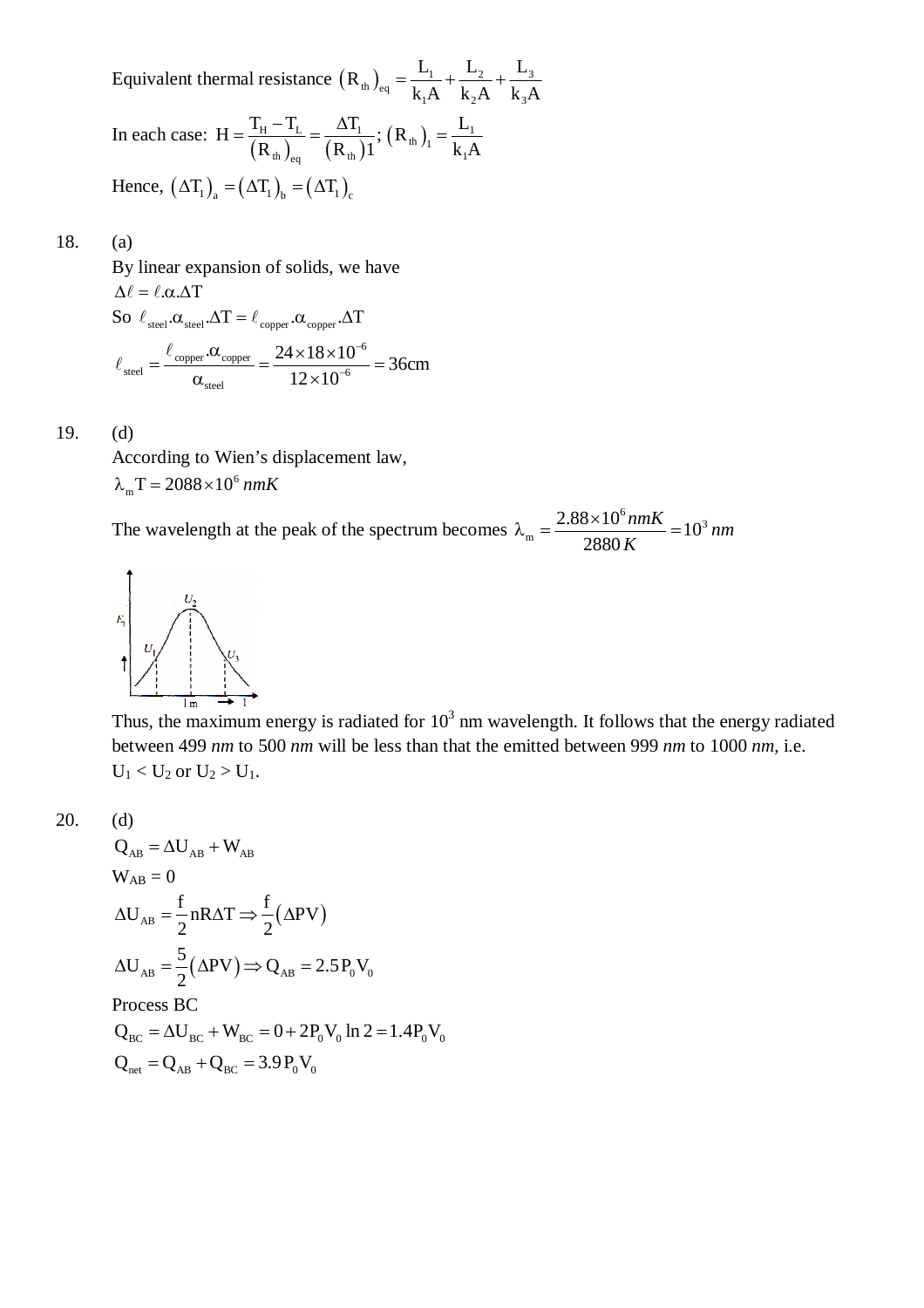1. (c)  
\n
$$
E = 4 + 5(\omega)^{334} + 3(\omega)^{365} = 4 + 5\omega + 3\omega^2
$$
\n
$$
= 1 + 2\omega + 3(1 + \omega + \omega^2) = 1 + (-1 + i\sqrt{3}) = i\sqrt{3}
$$

$$
2. \qquad \text{(b)}
$$

$$
\therefore \arg\left(\frac{z-z_1}{z_2-z}\right) = \frac{\pi}{2} \Rightarrow \text{Re}\left(\frac{z-z_1}{z_2-z}\right) = 0
$$
\n
$$
\Rightarrow \frac{z-z_1}{z_2-z} + \frac{\overline{z-z_1}}{z_2-z} = 0
$$
\n
$$
\Rightarrow (z-z_1)(\overline{z_2-z}) + (z_2-z)(\overline{z-z_1}) = 0
$$
\n
$$
\Rightarrow z(\overline{z_1} + \overline{z_2}) + \overline{z}(z_1 + z_2) - 2z\overline{z} - (z_1\overline{z_2} + z_2\overline{z_1}) = 0
$$
\n
$$
\Rightarrow zz - (5+i)z - (5-i)\overline{z} + 21 = 0
$$
\n
$$
\Rightarrow |z - (5-i)| = \sqrt{5}
$$

3. (c)  
\n
$$
|iz + z_0| = |iz - i^2 + z_0 - 1| = |i(z - i) + 5 + 3i - 1| = |i(z - i) + (4 + 3i)|
$$
  
\n∴  $|iz + z_0| \le |i(z - 2)| + |(4 + 3i)| \le 1.2 + 5 \le 7$   
\n∴ Maximum value of  $|iz + z_0|$  is 7

 $\overline{4}$ .  $(a)$ 

Given expression 
$$
= \left(\frac{z(1+z)}{z+\overline{z}}\right)^4 + \left(\frac{z+\overline{z}}{z(1+z)}\right)^4
$$

$$
= \left(\frac{1(1+z)}{z+|z|}\right)^4 + \left(\frac{z+|z|^2}{z(1+z)}\right)^4
$$

$$
= \left(\frac{z(1+z)}{z+1}\right)^4 + \left(\frac{z+1}{z(1+z)}\right)^4
$$

$$
= z^4 + \frac{1}{z^4} = \left(\cos\theta + i\sin\theta\right)^4 + \frac{1}{\left(\cos\theta + i\sin\theta\right)^4}
$$

$$
\left(\text{Since } z = \cos\theta + i\sin\theta\right)
$$

$$
= \cos 4\theta + i\sin 4\theta + \cos 4\theta - i\sin 4\theta
$$

5.

(d)  
\n
$$
\left| \frac{z_1}{|z_1|} + \frac{z_2}{|z_2|} \right| \le \left| \frac{z_1}{|z_1|} \right| + \left| \frac{z_2}{|z_2|} \right| = \frac{|z_1|}{|z_1|} + \frac{|z_2|}{|z_2|} = 2
$$
\n
$$
\therefore \left( |z_1| + |z_2| \right) \left| \frac{z_1}{|z_1|} + \frac{z_2}{|z_2|} \right| \le 2\left( |z_1| + |z_2| \right)
$$

 $= 2\cos 4\theta = 2\cos 4(\arg z)$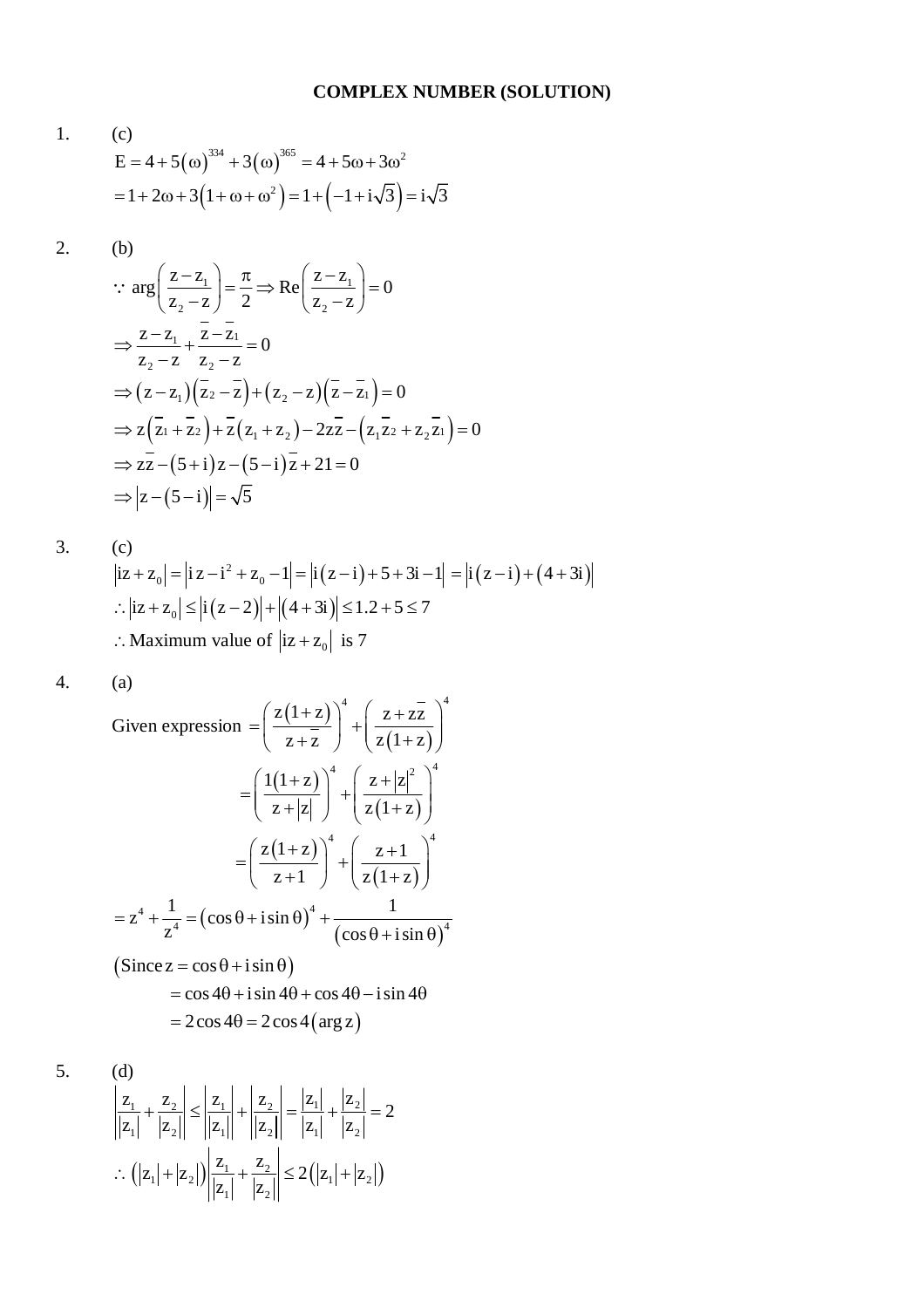6. (c)  
\n
$$
AP = \frac{d}{r} AO.e^{i\pi/2}
$$
  
\n $z'-z_1 = \frac{d}{r}(-z_1i)$  ......(1)  
\n $BP = \frac{d}{r} BO.e^{-i\pi/2}$   
\n $z'-z_2 = \frac{d}{r}z_2i$  ......(2)



Now from eq. (1) and (2) , we get  $\frac{1}{1}$  –  $\frac{2}{1}$   $\rightarrow$  7' –  $\frac{221}{12}$ 2  $2 \t 2 \t 2 \t 1 \t 2 \t 2$  $\frac{z'-z_1}{z'}=-\frac{z_1}{z'}\Rightarrow z'=\frac{2z_1z_2}{z'}$  $z - z_2$   $z_2$   $z_1 + z_2$  $\frac{-z_1}{z_1} = -\frac{z_1}{z_1} \Rightarrow z' = -z_2$   $z_2$   $z_1 + z_2$ 

7. (c)

$$
\frac{z_1 - z_2}{z_2 - z_3} = \frac{1 - i\sqrt{3}}{2}
$$
\n
$$
\Rightarrow \arg\left(\frac{z_1 - z_3}{z_2 - z_3}\right) = \arg\left(\frac{1 - i\sqrt{3}}{2}\right)
$$
\n
$$
= \arg\left(\cos(-\pi/3) + i\sin(-\pi/3)\right)
$$
\n
$$
\Rightarrow \text{Angle between } z_1 - z_3 \text{ and } z_2 - z_3 \text{ is } 60^\circ
$$
\n
$$
\text{and } \left|\frac{z_1 - z_2}{z_2 - z_3}\right| = \left|\frac{1 - i\sqrt{3}}{2}\right|
$$
\n
$$
\Rightarrow \left|\frac{z_1 - z_3}{z_2 - z_3}\right| = 1 \Rightarrow z_1 - z_3 = z_2 - z_3
$$
\n
$$
\Rightarrow \text{The A with vertices } z_1, z_2 \text{ and } z_3 \text{ is } \text{isom} z.
$$

 $\Rightarrow$  The  $\triangle$  with vertices  $z_1, z_2$  and  $z_3$  is isosceles with vertical angle 60°. Hence rest of the two angles should also be 60° each.

 $\Rightarrow$ Req.  $\Delta$  is an equilateral  $\Delta$ 

8. (b)

Key Concept: (D'Moivre's thm)

 $(\cos \theta + i \sin \theta)^n = \cos n\theta + i \sin n\theta$ , n is any rational no.

$$
z = \left(\frac{\sqrt{3}}{2} + \frac{i}{2}\right)^5 + \left(\frac{\sqrt{3}}{2} - \frac{i}{2}\right)^5
$$
  
We have  $\frac{\sqrt{3}}{2} + \frac{i}{2} = \cos \pi / 6 + i \sin \pi / 6$   
and  $\frac{\sqrt{3}}{2} - \frac{i}{2} = \cos \pi / 6 - i \sin \pi / 6$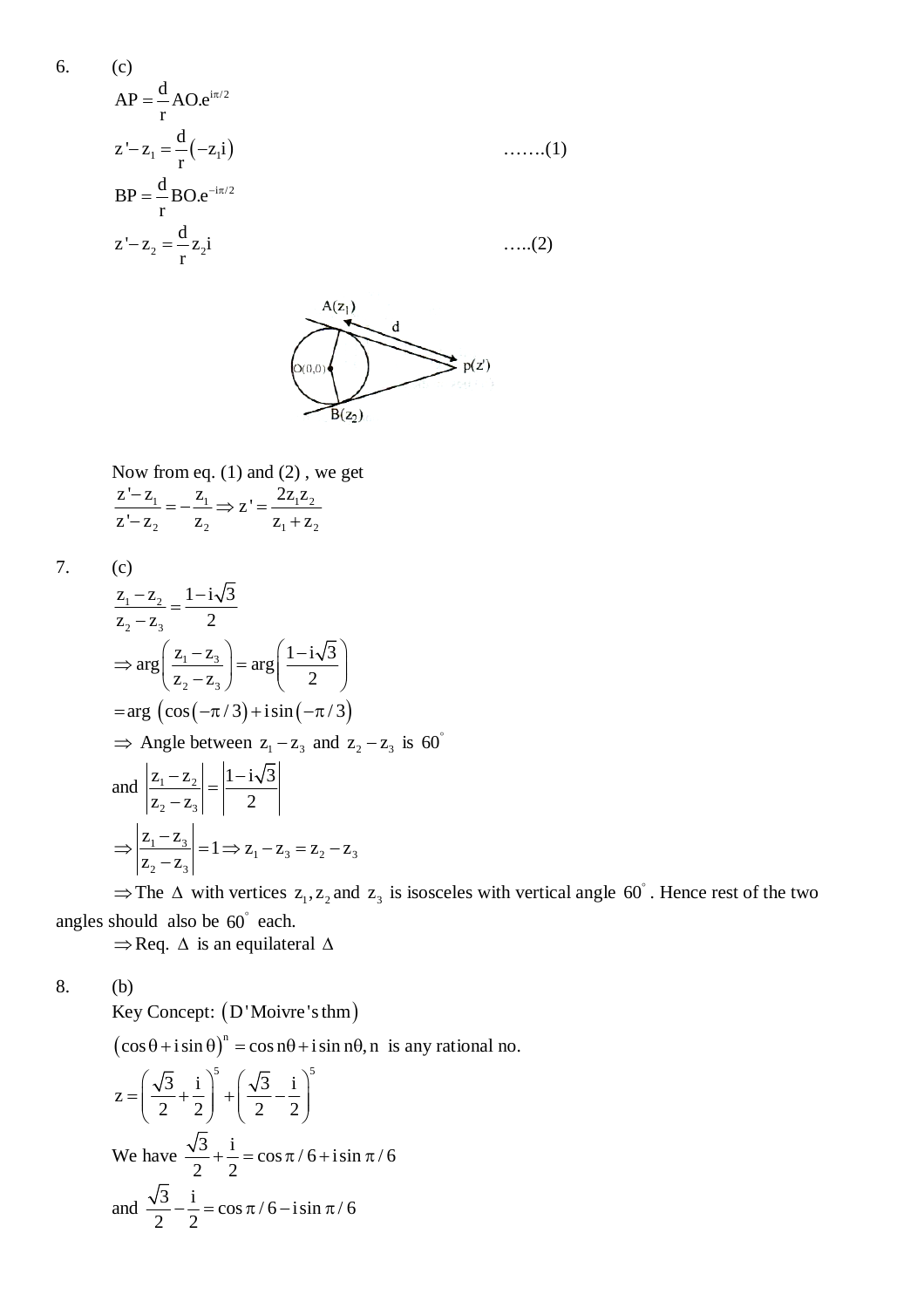$$
\therefore z = (\cos \pi / 6 + i \sin \pi / 6)^5 + (\cos \pi / 6 - i \sin \pi / 6)^5
$$
  
= (cos 5π / 6 + i sin 5π / 6 + cos 5π / 6 - i sin 5π / 6)  
= 2 cos 5π / = -√3  
∴ Re(z) < 0 and Im(z) = 0

9. (b)  

$$
\sum_{i=1}^{13} \left(i^{n} + i^{n+1}\right) =
$$
This forms a (

(b)  
\n
$$
\sum_{i=1}^{13} (i^{n} + i^{n+1}) = \sum_{i=1}^{13} i^{n} (1+i) = (1+i) \sum_{i=1}^{13} i^{n}
$$
\nThis forms a G.P.  
\nSum of G.P. =  $i(1+i) \frac{(1-i^{13})}{1-i} = i-1$  as  $i^{13} = i$ 

 $10.$  $(c)$ 

We have, 
$$
1 + \omega + \omega^2 + \dots + \omega^{n-1} = \frac{1 - \omega^n}{1 - \omega}
$$
  
\nBut  $\omega^n = \cos\left(\frac{n\pi}{n}\right) + i\sin\left(\frac{n\pi}{n}\right) = \cos\pi + i\sin\pi = -1$   
\nand  $1 - \omega = 2\sin^2\frac{\pi}{2n} - 2i\sin\frac{\pi}{2n}\cos\frac{\pi}{2n}$   
\n $= -2i\sin\left(\frac{\pi}{2n}\right)\left[\cos\frac{\pi}{2n} + i\sin\frac{\pi}{2n}\right]$   
\nThus,  $1 + \omega + \omega^2 + \dots + \omega^{n-1}$   
\n $= \frac{2\left[\cos(\pi/2n) - i\sin(\pi/2n)\right]}{-2i\sin(\pi/2n)} = 1 + i\cot(\pi/2n)$ 

11. 
$$
(a,b,c)
$$

$$
|z_1| = |z_2| = 1
$$
  
\n
$$
\Rightarrow a^2 + b^2 = c^2 + d^2 = 1
$$
 ....(1)  
\nand Re  $(z_1 \overline{z_2}) = 0 \Rightarrow$  Re  $\{(a+ib)(c-id)\}=0$   
\n
$$
\Rightarrow ac + bd = 0
$$
 ....(2)  
\nNow from (1) and (2),  $a^2 + b^2 = 1$ 

$$
\Rightarrow a^2 + \frac{a^2 c^2}{d^2} = 1 \Rightarrow a^2 = d^2 \qquad \qquad \dots (3)
$$
  
Also  $c^2 + d^2 = 1$ 

$$
\Rightarrow c^{2} + \frac{a^{2}c^{2}}{b^{2}} = 1 \Rightarrow b^{2} = c^{2}
$$
 ....(4)  

$$
|\omega_{1}| = \sqrt{a^{2} + c^{2}} = \sqrt{a^{2} + b^{2}} = 1
$$

[From (1) and (4)]  
\nand 
$$
|\omega_2| = \sqrt{b^2 + d^2} = \sqrt{c^2 + d^2} = 1
$$
  
\n[From (1) and (4)]  
\nFurther  $Re(\omega_1 \overline{\omega_2}) = Re\{(a+ic)(b-id)\}\$   
\n $= ab + cd = ab + \left(-\frac{ac}{b}\right)c$  [From (2)]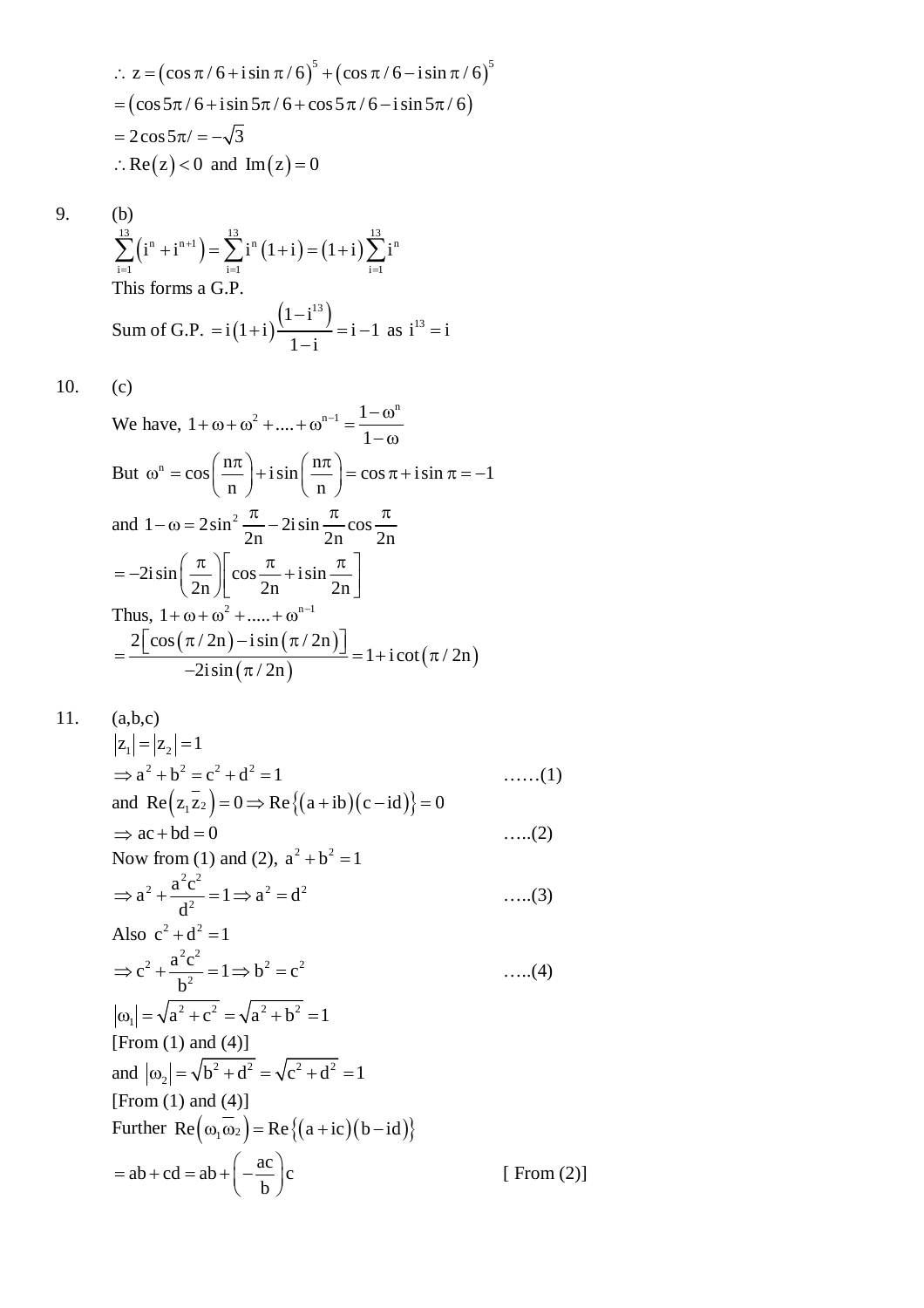$$
= \frac{ab^{2} - ac^{2}}{b} = 0
$$
 [From (4)]  
Also, Im $(\omega_{1}\overline{\omega_{2}})$  = bc - ad = bc - a $(-\frac{ac}{b})$   

$$
= \frac{(a^{2} + b^{2})c}{b} = \frac{c}{b} = \pm 1 \neq 0
$$
  

$$
\therefore |\omega_{1}| = 1, |\omega_{2}| = 1 \text{ and } \text{Re}(\omega_{1}\overline{\omega_{2}}) = 0
$$

12. (b,c,d)  
\nGiven 
$$
|z-1| < |z+3|
$$
  
\n⇒  $|z-1|^2 < |z+3|^2$   
\n⇒  $|z|^2 + 1 - 2Re(z) < |z|^2 + 9 + 2Re(3z)$   
\n⇒  $2Re(4z) > -8$   
\n∴  $4z + 4z > -8$   
\nand  $\omega = 2z + 3 - i$  ....(i)  
\n∴  $\omega + \omega = 2z + 3 - i + 2z + 3 + i = 2(z + \overline{z}) + 6$  ....(ii)  
\nor  $\omega + \overline{\omega} > 2$   
\n(a)  $|\omega - 5 - i| < |\omega + 3 + i|$   
\n⇒  $|2z + 3 - i - 5 - i| < |2z + 3 - i + 3 + i|$   
\n⇒  $|2z - 2 - 2i| < |2z + 6|$   
\n⇒  $|z - 1 - i| < |z + 3|$   
\nWhich is false  
\n(b)  $|\omega - 5| < |\omega + 3|$   
\n⇒  $|2z + 3 - i - 5| < |2z + 3 - i + 3|$   
\n⇒  $|z - 1 - i/2| < |z + 3 - i/2|$   
\nor  $|z - 1| < |z + 3|$  which is true  
\n(c) Im( $i\omega$ ) > 1  
\n⇒  $\frac{i\omega - i\overline{\omega}}{2i} > 1$  ⇒  $\frac{i\omega + i\overline{\omega}}{2i} > 1$   
\n⇒  $\omega + \overline{\omega} > 2$ [ which is true from eq. (ii)]  
\n(d)  $|arg(\omega - 1) < \pi/2|$   
\n $|arg(2z + 2 - i)| < \pi/2$   
\n $\therefore Re(2z + 2 - i) = 0$   
\n∴  $\frac{(2z + 2 - i) + (2\overline{z} + 2 - i)}{2} > 0$   
\n⇒  $z + \overline{z} > -2$ [ which is true from eq. (i)]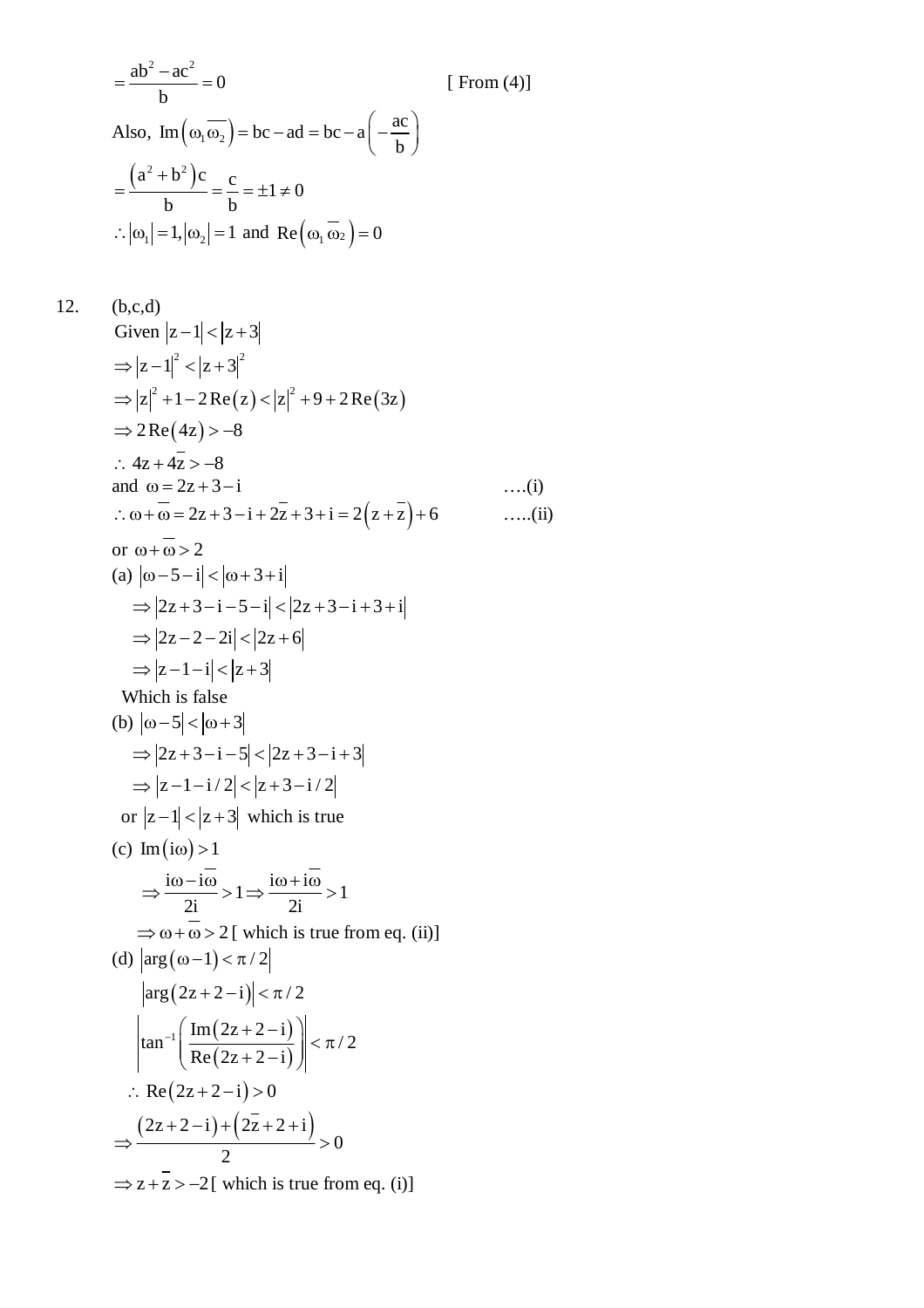13. (a,b)

The locus of  $|z + 2| + |z - 2| = 8$  is an ellipse having focii at  $(2, 0)$  and  $(-2, 0)$  and length of major axis

is 8 units. i.e.  $ae = 2$  and  $2a = 8$  $e = \frac{1}{2}, a = 4$ 2  $\therefore$  e =  $\frac{1}{2}$ , a = 4

Again, the second equation represents a straight line segment such that its locus comprise of all points inside the segment from  $(-6,0)$  to  $(6,0)$  as shown. Hence, it will intersect at two points, i.e.,  $(-4,0)$ and  $(4, 0)$ 



14. (a,b,c,d)  
\n
$$
\sqrt{20i-21} = \pm (2+5i)
$$
 and  $\sqrt{21+20i} = \pm (5+2i)$   
\n $\therefore z = 7+7i \Rightarrow \arg z = \frac{\pi}{4}$  or  $z = -3+3i \Rightarrow \arg z = \frac{3\pi}{4}$   
\nor  $z = -7-7i \Rightarrow \arg z = -\frac{3\pi}{4}$  or  $x = 3-3i \Rightarrow \arg z = -\frac{\pi}{4}$ 

15. (a,b,c,d)

Let the points represented by  $z_1, z_2, z_3$  and  $z_4$  be A,B,C and D respectively. Since ABCD is a square mid point of  $AC = mid point of BD$ 

$$
\Rightarrow \frac{1}{2}(z_1 + z_2) = \frac{1}{2}(z_2 + z_4) \text{ or } z_1 + z_3 = z_2 + z_4
$$
  
Also AB = BC = CD = DA  

$$
\Rightarrow |z_1 - z_2| = |z_2 - z_3| = |z_4 - z_1|
$$
  
Since diagonals of the square ABCD are equal  
:. AC = BD  
or  $|z_1 - z_3| = |z_2 - z_4|$   
Also, since AC  $\perp$  BD  
 $(z_1 - z_3)/(z_2 - z_4)$  is purely imaginary

16. (b,c,d)

$$
Re\left(\frac{z+1}{z+i}\right) = 0 \Rightarrow \frac{\overline{z+1} + \overline{z+1}}{2} = 0
$$
  
\n
$$
\Rightarrow \frac{z+1}{z+i} + \frac{\overline{z+1}}{\overline{z-1}} = 0
$$
  
\n
$$
(z+1)(\overline{z}-i) + (\overline{z}+1)(z+i) = 0
$$
  
\n
$$
\Rightarrow 2z\overline{z} + (1-i)z + (1+i)\overline{z} = 0
$$
  
\n
$$
\overline{z} + \left(\frac{1-i}{2}\right)z + \left(\frac{1+i}{2}\right)\overline{z} = 0
$$
, which is a circle whose radius  $= \sqrt{\left(\frac{1+i}{2}\right)^2} = \sqrt{\frac{i}{2}}$  and passing through  $z = 0$   
\n(:: no constant term)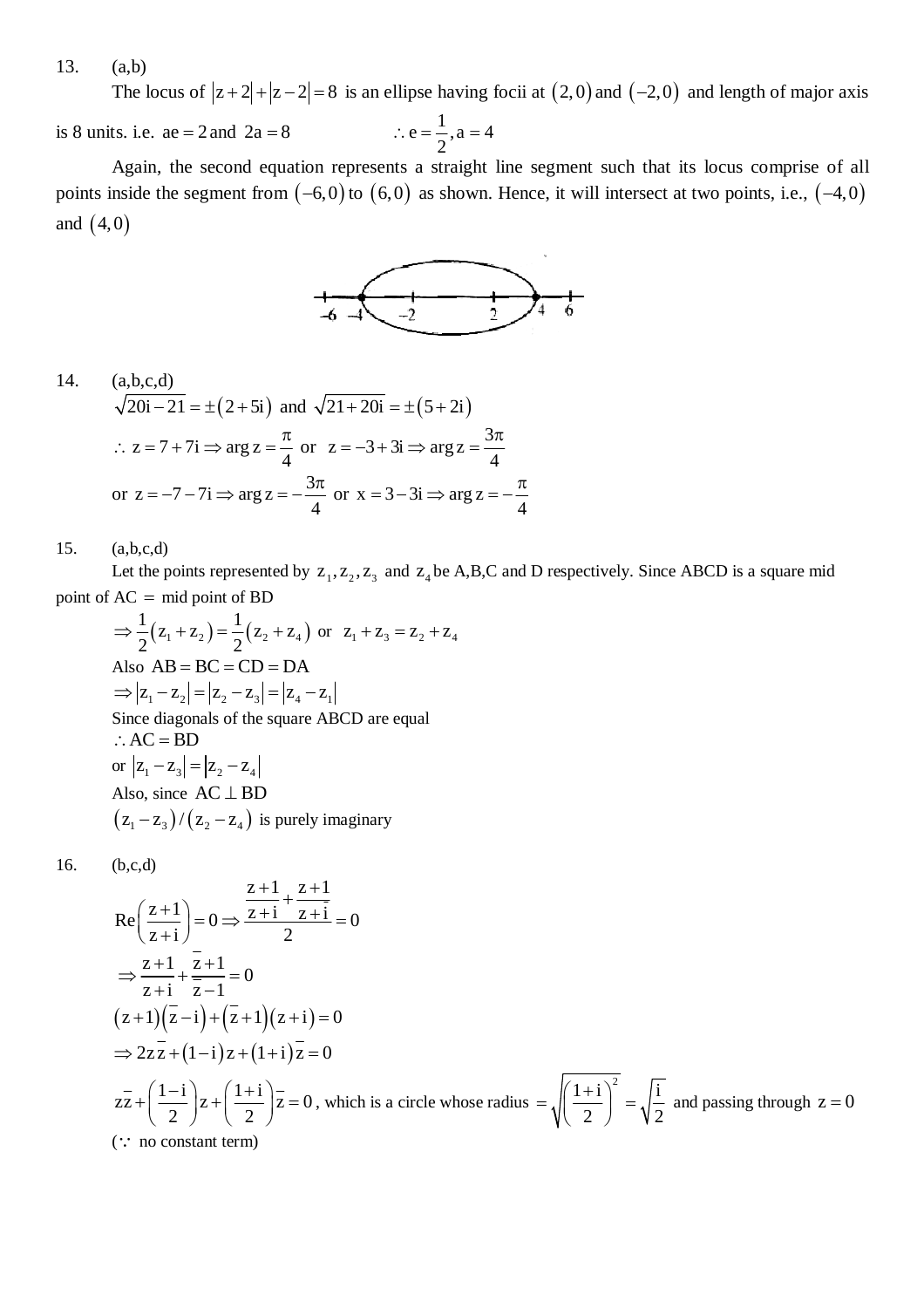17. (a,c)  
\nLet 
$$
z = x + iy
$$
, then the equation is  
\n $x^2 + y^2 - 2i(x + iy) + 2c(1 + i) = 0$   
\n $\Rightarrow (x^2 + y^2 + 2y + 2c) + i(2c - 2x) = 0$   
\n $\Rightarrow x^2 + y^2 + 2y + 2c = 0$  and  $x = c$   
\n $\Rightarrow c^2 + y^2 + 2y + c = 0$   
\n $\Rightarrow y = -1 \pm \sqrt{1 - 2c - c^2}$   
\n $\therefore y \in r \Rightarrow 1 - 2c - c^2 \ge 0$   
\n $\Rightarrow c^2 + 2c - 1 \le 0$   
\n $\Rightarrow -1 - \sqrt{2} \le c \le -1 + \sqrt{2}$   
\n $\therefore$  The equation has a solution  
\nIf  $c \in [-1 - \sqrt{2}, 1 + \sqrt{2}]$  and the solution is given by  
\n $z = c + i(-1 \pm \sqrt{1 - 2c - c^2})$   
\nThe equation has no solution, if

 $c \in (-\infty, -1-\sqrt{2}) \cup (-1+\sqrt{2}, \infty)$ 

18. (d)  
\n
$$
\therefore |z + iw| \le |z| + iw| = |z| + |i||w| \le 2
$$
\n
$$
\therefore |z + iw| = 2 \implies |z| = |w| = 1
$$

19. (d)  
\nLet 
$$
z = x + iy
$$
 and  $w = \alpha + i\beta$   
\nNow  $|z + iw| = 2 \Rightarrow (z + iw)(\overline{z} - iw) = 4$   
\n $\Rightarrow |z|^2 + |w|^2 + iw\overline{z} - iw\overline{z} = 4 \Rightarrow iw\overline{z} - iw\overline{z} = 2$  ...(1)  
\nand  $|z - iw| = 2 \Rightarrow (z - iw)(\overline{z} + iw) = 4$   
\n $\Rightarrow |z|^2 + |w|^2 + iw\overline{z} - iw\overline{z} = 4$   
\n $\Rightarrow |z|^2 + |w|^2 + iw\overline{z} - iw\overline{z} = 4 \Rightarrow iw\overline{z} - iw\overline{z} = 2$  ....(2)  
\nAdd(1) and (2),  $i(w - \overline{w})(z + \overline{z}) = 4 \Rightarrow i(2i\beta)$   
\n $(2x) = 4 \Rightarrow \beta x = -1$  ....(3)  
\nSubtract (1) from (2),  
\n $\Rightarrow i(w + \overline{w})(z - \overline{z}) = 0 \Rightarrow \alpha y = 0$  ....(4)  
\nFrom (4), either  $\alpha = 0$  or  $y = 0$   
\nIf  $y = 0$ , then  $x^2 + y^2 = 1 \Rightarrow x = \pm 1 \Rightarrow z = 1$  or -1  
\nIf  $\alpha = 0$ , then  $\alpha^2 + \beta^2 = 1 \Rightarrow \beta = \pm 1 \Rightarrow w = \pm i$   
\nSo,  $I_m(z) = \text{Re}(w) = 0$ 

20. (b)

As  $z = \pm 1$ , so two values of z can be obtained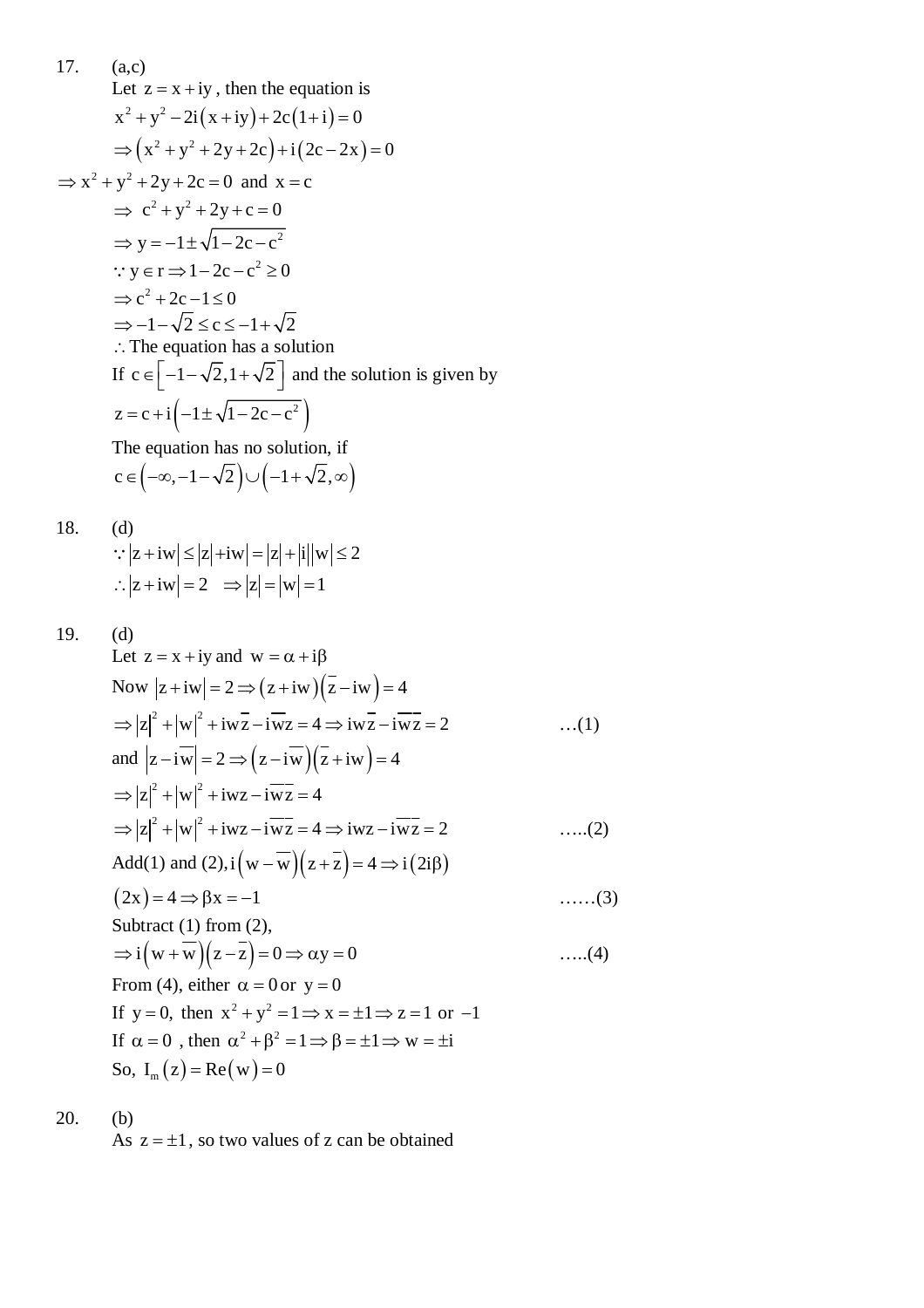#### **Volumetric Analysis (Redox Reaction)**

1. (d) Disproportionation involves oxidation reduction of same atom in a molecule

2. (c)  
\n
$$
A_3 (BC_4)_2, 3 \times 2 + [5 + 4 \times (-2)] \times 2 = 0
$$

3. (b)

$$
\left(\mathbf{C} \mathbf{r}^{6+}\right)_2 + 6\mathbf{e} \to 2\mathbf{C} \mathbf{r}^{3+} \qquad \qquad \therefore \mathbf{E}_{\mathbf{K}_2 \mathbf{C} \mathbf{r}_2 \mathbf{O}_7} = \frac{\mathbf{M}}{6}
$$

4. (a)

Cr has  $+6$  and Mn has  $+7$  oxidation state.

5. (d)

The O.Ns. of S are shown along with the compounds.  $S_8$  $S_2O_8^{-2}$  $S_2O_3^{2-}$ ,  $S_4O_6^{2-}$ 0 + 6 + 2 + 2.5 Hence the order of increasing O.N. of S is  $S_8 < S_2O_3^2 - S_4O_6^{2-} < S_2O_8^{2-}$ 

6. (d)

Equiv. of HCl taken  $= 60 \times 2 \times 10^{3-1}$ Equi. of HCl present after the reaction  $= 20 \times 1 \times 10^{-3}$  $\therefore$  Equiv. of HCl utilized =  $100 \times 10^{-3}$  $\therefore 100 \times 10^{-3}$  equiv. of metal carbonate = 6.90 gm : 1 equiv. of metal carbonate  $=$   $\frac{6.90}{10^{-1}}$  = 69 gm  $=\frac{0.56}{10^{-1}}=6$  $\therefore$  equiv.wt of metal = 69 - 30 = 39 [because equiv. wt. of carbonate =30]

$$
7. \hspace{20pt} (d)
$$

'n 'factor of  $Cr_2O_7^{2-}$  ion in the given reaction is 6.

$$
\left[\stackrel{+6}{\text{Cr}}_2\text{O}_7^{2-}\longrightarrow\stackrel{ }{\text{Cr}}^{3+}\right]
$$

Equivalents of  $Cr_2O_7^{2}$  needed to oxidize

 $N_2H_5^+$  = Equivalents of  $N_2H_5^+$  = 0.136

:. Moles Cr<sub>2</sub>O<sub>7</sub><sup>2-</sup> needed to oxidative N<sub>2</sub>H<sub>5</sub><sup>+</sup> = 
$$
\frac{0.136}{6}
$$
 = 0.0227

- 8. (b)
- 9. (c)
- 10. (c)
- 11. (d)
- 12. (d)
- 13. (a)
- 14. (a)